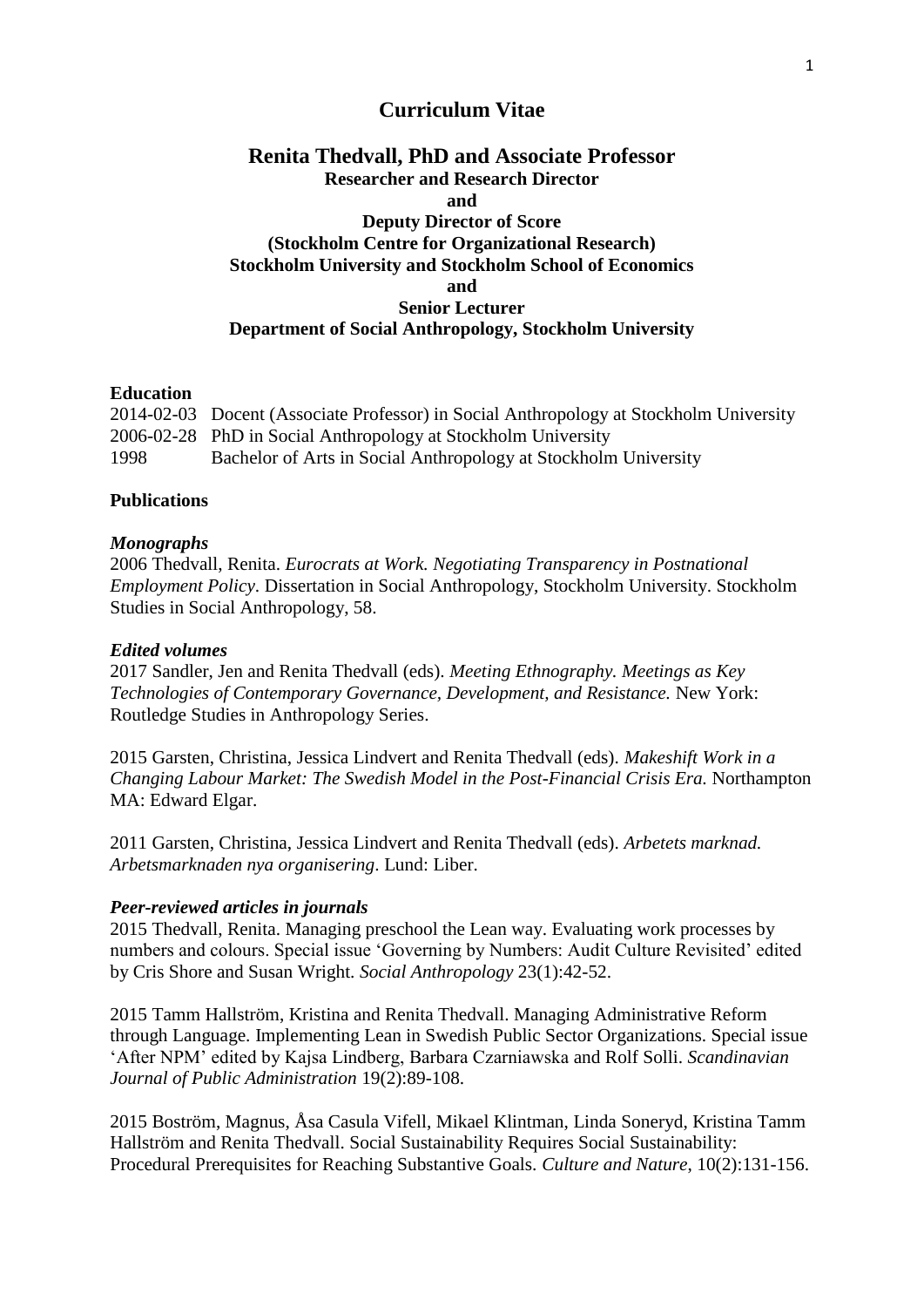2012 Thedvall, Renita. Negotiating impartial indicators. To put transparency into practice in the EU. *Journal of the Royal Anthropological Institute*, 18(2):311-329.

2012 Casula Vifell, Åsa & Renita Thedvall. Organizing for social sustainability. Governance through bureaucratization in meta-organizations. *Sustainability: Science, Practice, & Policy*, 8(1):50-58.

2009 Thedvall, Renita. Tillfälliga byråkratier: Mötesformens betydelse för formandet av beslutsprocessen i metaorganisationer. *NOS* 11(2):48-63.

## *Chapters in edited volumes*

(forthcoming) Thedvall, Renita. Political Chocolate. Branding it fairtrade. In *Politics and the Corporate World*. Christina Garsten and Adrienne Sörbom (eds.). Cheltenham: Edward Elgar Publishing.

2017. Sandler, Jen and Renita Thedvall. Exploring the Boring. An Introduction to Meeting Ethnography. In *Meeting Ethnography. Meetings as Key Technologies of Contemporary Governance, Development, and Resistance*. Jen Sandler and Renita Thedvall (eds). New York: Routledge Studies in Anthropology series.

2017. Thedvall, Renita. Meeting to Improve: Lean[ing] Swedish Public Preschools. In *Meeting Ethnography. Meetings as Key Technologies of Contemporary Governance, Development, and Resistance.* Jen Sandler and Renita Thedvall (eds). New York: Routledge Studies in Anthropology series.

2015. Thedvall, Renita. In the name of evidence-based practice. Managing social workers through science, standards and transparency. In *Makeshift Work in a Changing Labour Market: The Swedish Model in the Post-Financial Crisis Era. Christina Garsten, Jessica* Lindvert and Renita Thedvall (eds). Cheltenham: Edward Elgar Publishing.

2014 Nyqvist, Anette och Renita Thedvall. Polarization and convergence of values at the intermediary position. In *Organizing Value Plurality in Markets*, Susanna Alexius and Kristina Tamm Hallström (eds). Cheltenham: Edward Elgar Publishing.

2013 Thedvall, Renita. Punctuated entries: doing fieldwork in policy meetings in the EU. In *Organisational Anthropology: Doing Ethnography In and Among Complex Organisations*, Christina Garsten & Anette Nyqvist (eds). London: Pluto Press.

2011 Thedvall, Renita. Den lärande socialarbetaren. Mellan tyst kunskap och evidensbaserad praktik. In *Arbetets marknad. Arbetsmarknadens nya organisering*, Christina Garsten, Jessica Lindvert & Renita Thedvall (eds). Lund: Liber.

2008 Thedvall, Renita. Rituals of Legitimation. Organising Accountability in EU Employment Policy. In *Organizing Transnational Accountability. Mobilization, Tools, Challenges*, Magnus Boström & Christina Garsten (eds). Cheltenham: Edward Elgar Publishing.

2008 Thedvall, Renita. Transparency at Work: The Production of Indicators for EU Employment Policy. In *Transparency in a new global order: unveiling organizational visions*, Christina Garsten & Monica Lindh de Montoya (eds). Cheltenham: Edward Elgar.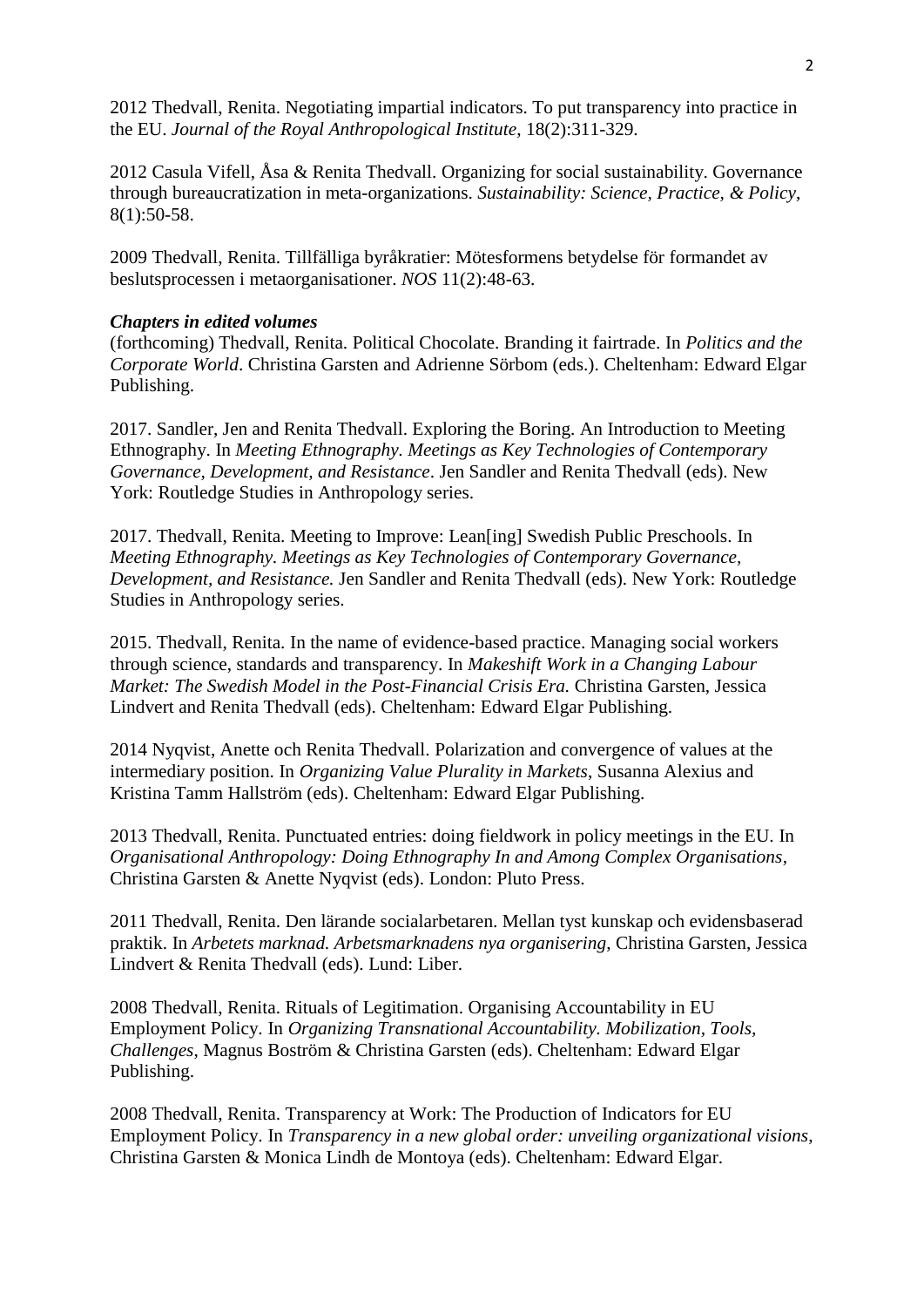2007 Thedvall, Renita. The EU's Nomads. National Eurocrats in European policymaking. In *Observing Government Elites: Up Close and Personal*, R.A.W. Rhodes, Paul t'Hart, & Milko Noordegraaf (eds). Basingstoke. Houndsmills: Palgrave.

2007 Svedberg Nilsson, Karin and Renita Thedvall. Queer. In *Tidens Tecken*. Anders Björnsson and Björn Rombach (eds). Svenska Humanistiska Förbundets skriftserie, nr 121. Stockholm: Santérus Förlag.

2006 Thedvall, Renita. "Quantifying the qualitative". Att översätta politik till siffror. In *Kloka regler? Kunskapen i regelsamhället*, Karin Fernler & Claes-Fredrik Helgesson (eds). Stockholm: Studentlitteratur.

2004 Thedvall, Renita. "Do it yourself": Making up the Self-employed Individual at a Swedish Public Employment Office. In *Learning to be Employable. New Agendas on Work, Responsibility and Learning in a Globalising World*, Christina Garsten & Kerstin Jacobsson (eds). Basingstoke, Houndmills: Palgrave.

## *Other scientific publications*

2016. Thedvall, Renita. Är det verkligen ytterligare ett struktureringsverktyg som förskolan behöver? Managementmodellen Lean i den svenska kommunala förskolan. Score working paper series: 2016:3.

2013 Thedvall, Renita. Meeting Ethnography in Policy Research (column for the Association of the Anthropology of Policy, ASAP). *Anthropology News*, 54(11-12):37-38.

2010 Thedvall, Renita. The role of bureaucratisation in organising 'fair' markets: The case of the Fairtrade Labelling Organizations International (FLO). Score working paper series 2010:11.

2009 Garsten, Christina, Jessica Lindvert and Renita Thedvall. Lära för livet? Den nya arbetsmarknadens organisering. In *Resultatdialog. Aktuell forskning om lärande*. Vetenskapsrådet report series 2:2009.

2009 Thedvall, Renita and Nina Rossi. Lärandets praktik inom socialtjänsten och livsmedelsindustrin. Score working paper series 2009:5.

2007 Thedvall, Renita. Policies crossing boarders: Implementing an EU Directive in Sweden. Score working paper series: 2007:4.

2006 Garsten, Christina, Jessica Lindvert, Niklas Jambrén and Renita Thedvall. From Employment to the Development of Workers' Capabilities: Mobility, Learning and Responsibility in Swedish Worklife. Report for the European Commission.

2005 Thedvall, Renita. The meeting as a shaper of the decision-making process. The case of the EU Employment Committee. Score working paper series: 2005:1.

## **Selected presentations**

2016. Evaluation by Colors: Assessing "Joy at Work" in Preschools by the Colors Green, Yellow and Red, paper presented in the panel *Color Politics: Agency, Evaluation, Materiality* organised by Hege Hoyer Leivestad, Stockholm University and Renita Thedvall at the AAA (American Anthropological Association) conference 16-20 November in Minneapolis, USA.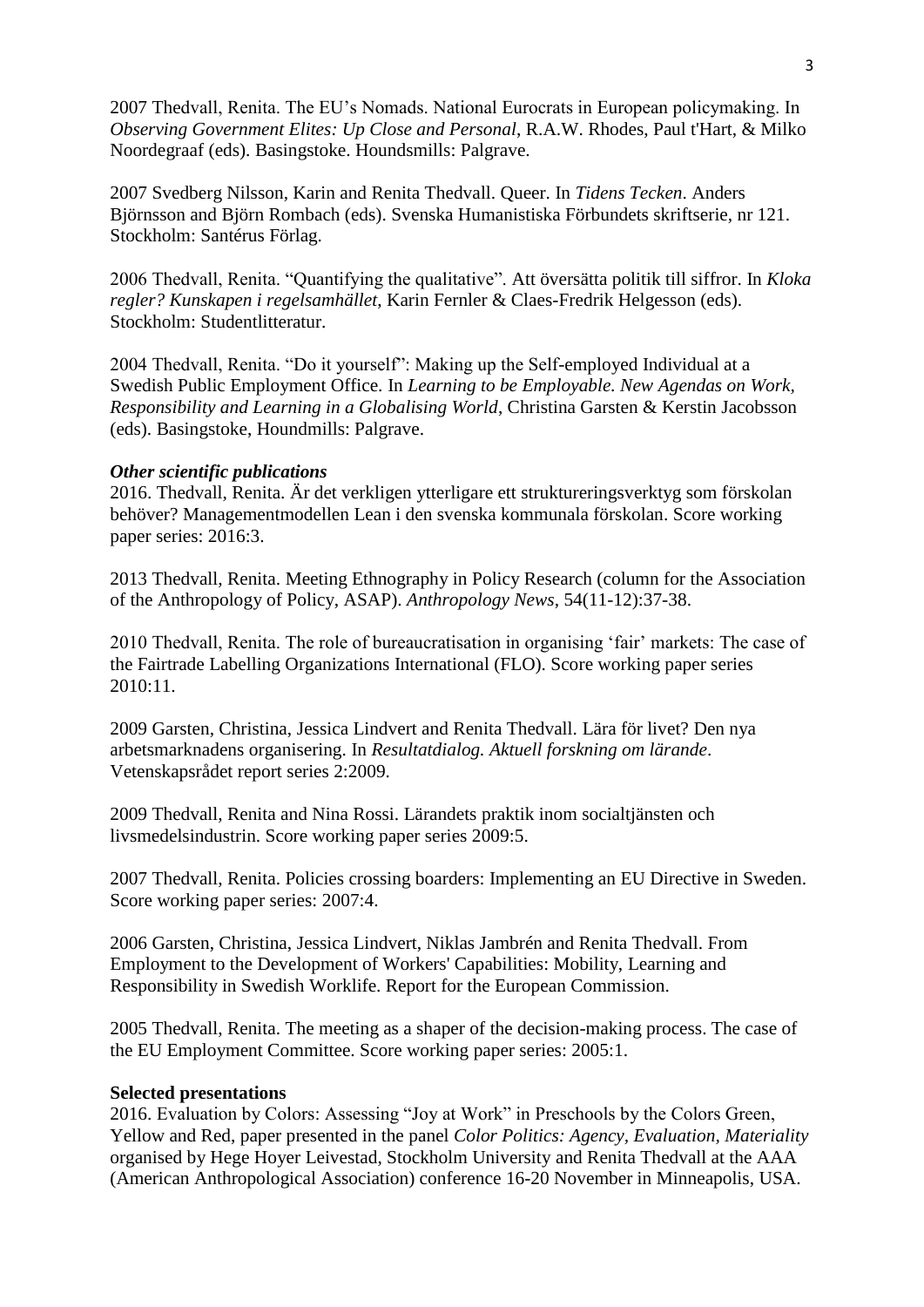2016. Toward a Theory of the Meeting: Architecture, Practice, and Maker, paper prepared together with Jen Sandler, University of Massachusetts, Amherst and presented by Jen Sandler in the panel *Theory and method in meeting ethnography. Engaging with key sites of evidence and inquiry across diverse policy worlds* organised by Jen Sandler, UMass, Amherst and Renita Thedvall at the AAA (American Anthropological Association) conference 16-20 November in Minneapolis, USA.

2016. Lean meetings in/and the everyday in preschools. Methods and analytical framework, paper presented in the panel *Meetings: the 'infrastructure' of work in local and global settings* by Helen B. Schwartzman, Northwestern University and Renita Thedvall, Stockholm University, at the EASA (European Association of Social Anthropologists) conferences 20-23 July in Milan, Italy.

2015 Writing Action. How to Fit Alterations into Action Plan Documents, paper presented in the panel *Document-ing Power in an Age of Accountability* organized by Kathleen Inglis, Simon Fraser University at the AAA (American Anthropological Association) conference, 18-23 November, Denver, USA.

2015 Meeting to Improve: Lean[ing] Swedish Public Preschools, paper presented in the *Meeting Ethnography* workshop organized by Jen Sandler, University of Massachusetts Amherst and Renita Thedvall, Stockholm University 8-10 October 2015, University of Massachusetts, Amherst, USA.

2014 Meeting for Change: Lean[ing] Swedish Public Preschools, paper presented in the panel *Meeting Ethnography: Anthropology in/of a ubiquitous policy context* organized by Jen Sandler University of Massachusetts, Amherst and Renita Thedvall at the AAA (American Anthropological Association) conference 3-7 December in Washington, USA.

2014 Managing preschool the Lean way. Turning work process improvements into numbers, paper presented in the panel *Governing by numbers: audit culture, rankings and the New World (Re)order* organised by Cris Shore, University of Auckland, New Zeeland and Susan Wright Århus University, Denmark at the EASA (European Association for Social Anthropology) conference, 31 July-3 August in Tallinn, Estonia.

2014 *Meeting Ethnography* workshop at the Institute for Social Science Research (ISSR), University of Massachusetts, Amherst, USA 12 June 2014.

2013. Engaging in classifications and standardizations: Lean Public Management in Public Preschools and the Social Insurance Agency in Sweden, paper prepared together with Kristina Tamm Hallström, Stockholm School of Economics and presented by Renita Thedvall at the panel *Called to Order: Classification, Enumeration and the Work of Policy* organised by Cris Shore University of Auckland and Renita Thedvall at the AAA (American Anthropological Association) conference 20-24 November in Chicago, USA.

2013. *Meeting Ethnography* workshop organised by Jen Sandler, University of Massachusetts, Amherst and Renita Thedvall, Stockholm University at Stockholm Centre for Organizational Research (Score), Stockholm University and Stockholm School of Economics 13 June, in collaboration with Score and the Department of Social Anthropology, Stockholm University.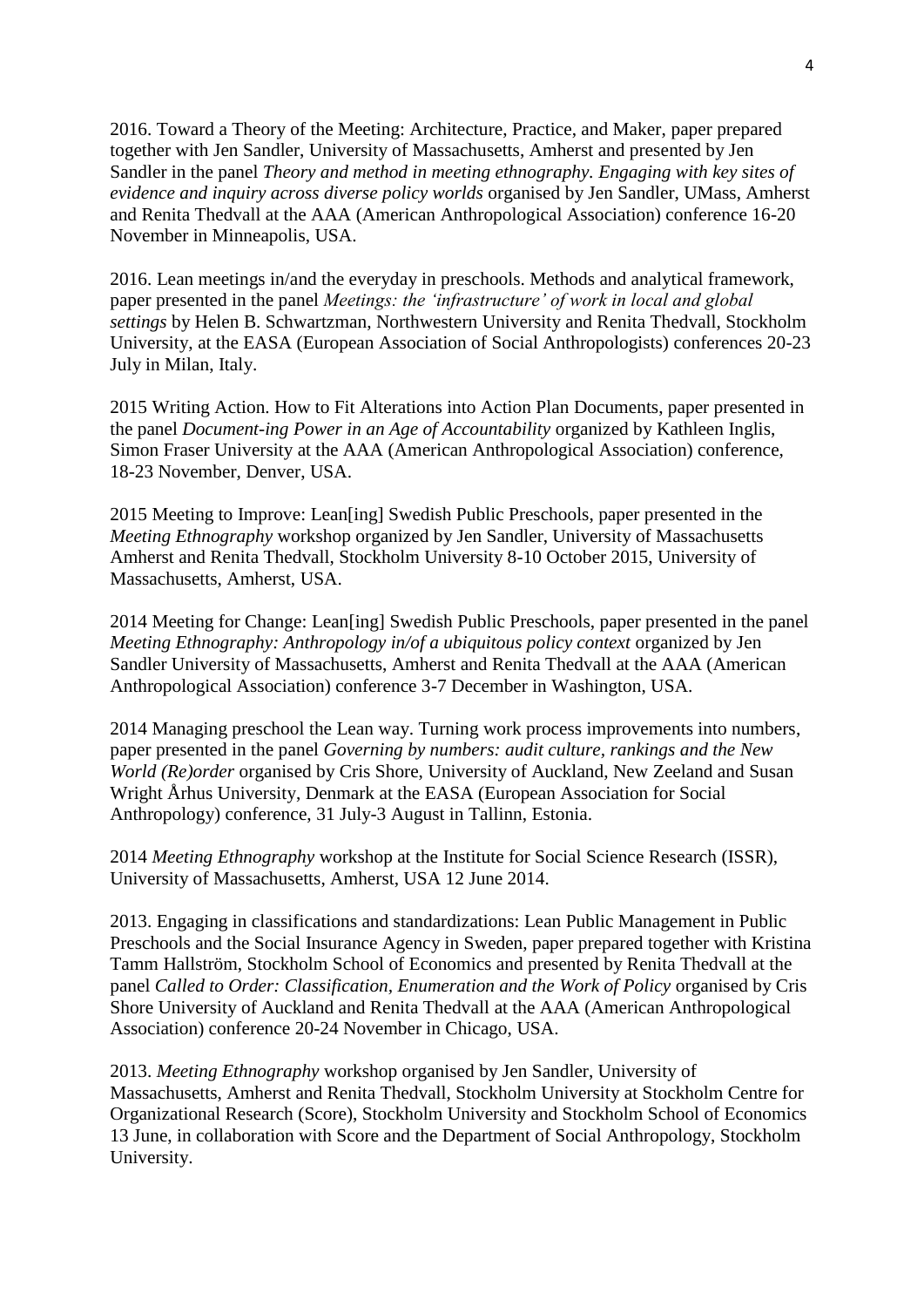### **Research grants**

### *Research grants received as principal applicant*

Research project: *Evidence-based practice and its effects on the psychosocial working environment* granted from AFA Insurance (AFA Försäkringar). Co-applicant: Lovisa Näslund. Date of the award: 2016-2019. Amount 3 258 000 SEK.

Research initiation *Meeting Ethnography workshop and network* granted from The Swedish Foundation for humanities and social sciences (Riksbankens Jubileumsfond). Date of the award: 2015. Amount: 175 000 SEK

Research project: *Managing preschool the Lean way. An industrial model enters childcare* granted from the Swedish Research Council (Vetenskapsrådet). Date of the award: 2014- 2017. Amount: 2 271 000 SEK

#### *Research grants received as co-applicant*

Exchange programme: *Risk Regulation, Markets and Democracy: Reorganising Economy and Society in the 21st Century,* granted from The Swedish Foundation for International Cooperation in Research and Higher Education (STINT).

Principle applicants: Linda Soneryd, Score, Stockholm University and Stockholm School of Economics and Andrea Mennicken, CARR, Centre for Analysis of Risk and Regulation, London School of Economics and Political Science.

Co-applicants: Claes-Fredrik Helgesson, Score; Andrea Mennicken, CARR; Peter Miller, CARR; Yuval Millo, CARR; Caisa Niemann, Score; Rune Premfors, Score; Rita Samiolo, CARR; Ebba Sjögren, Score; Linda Soneryd, Score; Renita Thedvall, Score och Åsa Vifell, Score. Date of the award: 1 okt, 2008 – 30 sept, 2011. Amount: 1 050 000 SEK

Research programme: *Organizing Markets,* granted from The Swedish Foundation for humanities and social sciences *(Riksbankens Jubileumsfond*).

Principle applicant: Nils Brunsson, Score, Stockholm University and Stockholm School of Economics.

Co-applicants: Göran Ahrne, Score; Lotta Björklund-Larsen, Score; Magnus Boström, Score; Karin Fernler, Score; Staffan Furusten, Score, Hans Kjellberg, Stockholm School of Economics; Jessica Lindvert, Score; Anette Nyqvist, Score; Rune Premfors, Score; Ebba Sjögren, Score; Göran Sundström, Score; Karin Nilsson Svedberg, Score; Kristina Tamm Hallström, Score and Renita Thedvall, Score. Date of the award: 2008-2015. Amount: 33 000 000 SEK

Research project: *The missing pillar: Incorporating the social dimension in transnational sustainability projects* granted from the Swedish Research Council Formas (Formas) Principle applicant: Magnus Boström, Score, Stockholm University and Stockholm School of Economics/Södertörn University.

Co-applicants: Jessica Lindvert, Score; Mikael Klintman, Research Policy Institute, Lund University; Linda Soneryd, Score; Renita Thedvall, Score and Åsa Vifell, Score. Date of the award: 2007-2009. Amount: 1 945 000 SEK

Research project: *The politics and practices of capability: Lifelong learning for all in a knowledge-intense worklife?* granted from the Swedish Research Council (Vetenskapsrådet) Principle applicant: Christina Garsten, Score, Stockholm University and Stockholm School of Economics.

Co-applicants: Agneta Hult, Department of Pedagogy, Umeå University, Jessica Lindvert, Score and Renita Thedvall, Score. Date of the award: 2005-2008. Amount: 3 000 000 SEK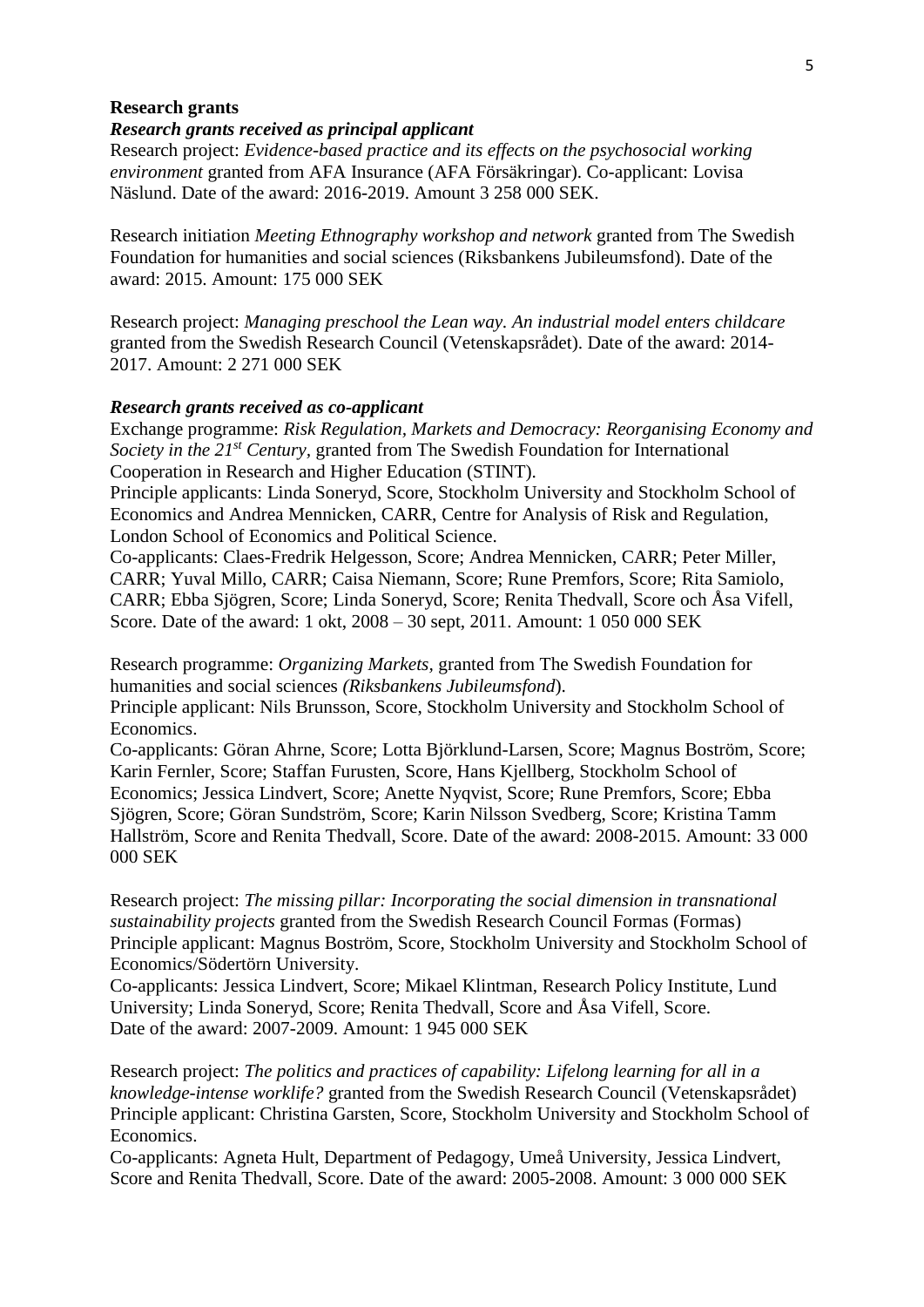Research programme: *The New Regulation* granted from The Swedish Foundation for humanities and social sciences (Riksbankens Jubileumsfond).

Principle applicants: Nils Brunsson, Score, Stockholm University and Stockholm School of Economics.

Co-applicants: Magnus Boström, Score; Staffan Furusten, Score; Kerstin Jacobsson, Score; Anna-Maria Lagrelius, Score; Ulrika Mörth, Score; Kristina Tamm Hallström, Score och Renita Thedvall, Score. Date of the award: 2001-2006. Amount: 13 600 000 SEK

# **Research collaborations**

*Meeting Ethnography: Research in and on an ubiquitous modern ritual* 2013-present Collaborative project with Jen Sandler, University of Massachusetts, Amherst

- Designed and held invited paper workshop at Score Stockholm Centre for Organizational Research, Stockholm University in 2013, 8 faculty participants.
- Designed and held invited paper workshop at the Institute for Social Science Research at UMass Amherst, summer 2014, 9 faculty participants.
- Developed and secured contract for edited volume based on papers presented in these two workshops (in progress).
- Received Research Initiation Grant from the Swedish Foundation for Humanities and Social Sciences Riksbankens Jubileumsfond to develop international network of meeting ethnographers
- Designed and held 3-day conference/workshop with 16 participants at UMass Amherst, October 2015

Network: *Ethnographic Research into Public Sector Reforms: an interdisciplinary research network across Denmark, the UK, and Sweden*

- Co-ordinator: Bagga Bjerge, Centre for Alcohol and Drug Research, Aarhus University, Denmark.
- Participants Denmark: Nina Holm Vohnsen, Section for Anthropology, Aarhus University. Karen Boll, Department of Organizations, CBS, Jakob Krause-Jensen, Department of Learning and Philosophy, Aalborg University. Marie Østergaard Møller, KORA. Toke Bjerregaard, Department of Business Administration, Aarhus University.
- Participants UK: R. A. W. Rhodes, Department for Politics and International Relations, Southampton University. Mike Rowe, Management School, University of Liverpool. Katherine Smith, Social Anthropology, University of Manchester.
- Participants Sweden: Renita Thedvall, Department of Social Anthropology, Stockholm University. Helena Stensöta Olofsdotter, Department of Political Science, University of Gothenburg. Sara Hultquist, Department of Social Work, Linnæus University. Dates 2015-2017.

# *Transnationell reglering och statens omvandling (Transnational regulation and the transformation of the state)*

- Co-ordinators: Kerstin Sahlin-Andersson and Bengt Jacobsson, Score, Stockholm University and Stockholm School of Economics
- Participants: Christina Blomkvist, Lund University; Christina Garsten, Score; Kerstin Jacobsson, Score; Håkan Magnusson, Lund University; Ulrika Mörth, Score; Malena Britz Score; Tina Hedmo, Uppsala University; Mats Jutterström, Score; David Lerdell, Score; Svante Nieminen, Uppsala University; Göran Sundström, Score; Renita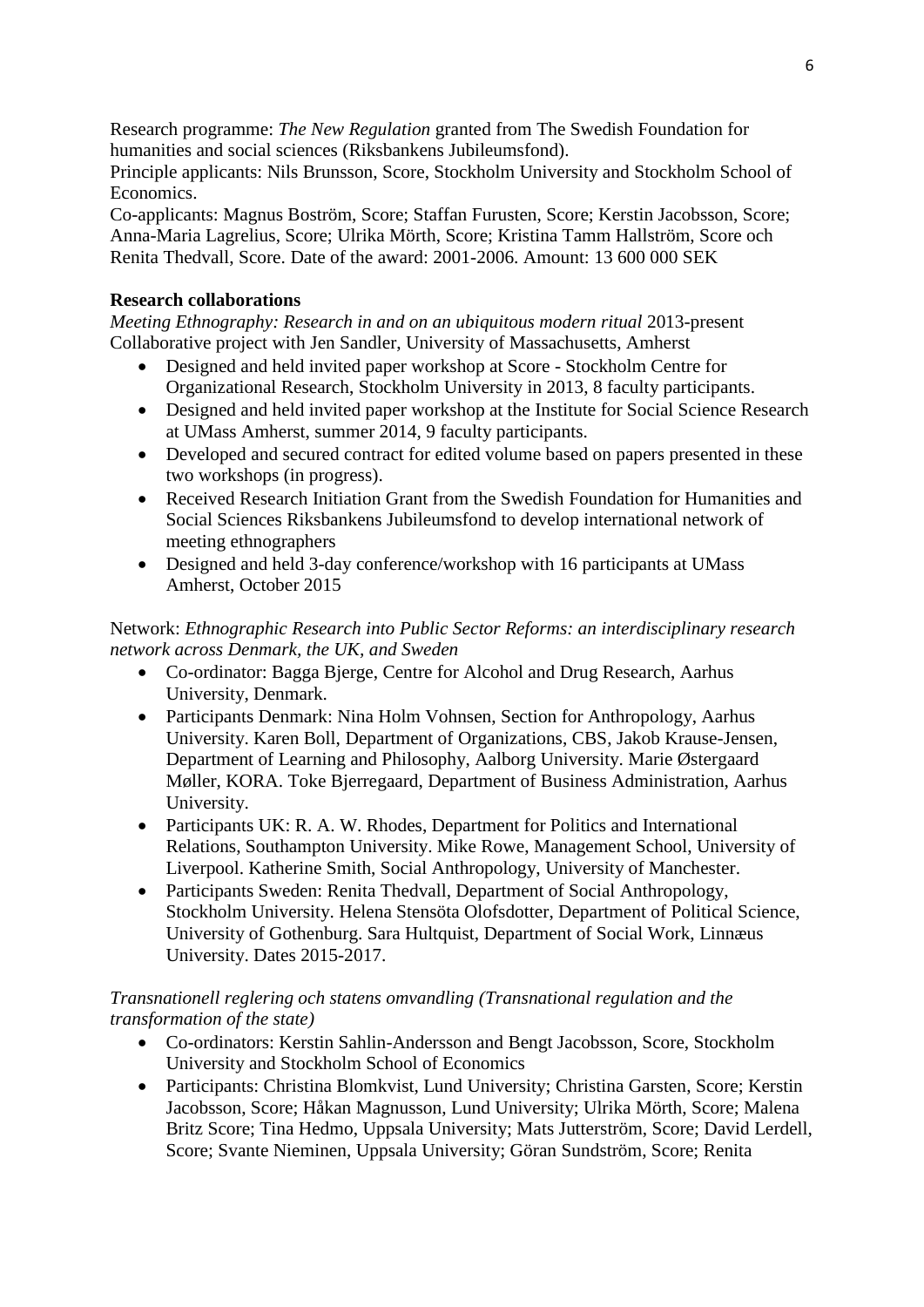Thedvall, Score; Jan Turtinen, Score; Linda Wedlin, Uppsala University and Åsa Vifell, Score. Dates: 1998-2002

# *EUROCAP - (Social Dialogue, Employment and Territories. Towards a European Politics of Capabilities)*

- Co-ordinator: Robert Salais, École Normale Supérieure de Cachan, Paris, France
- Co-ordinator in Sweden: Christina Garsten, Score, Stockholm University
- Collaborating Universities: École Normale Supérieure de Cachan, Frankrike; EHESS, France; Observatoire Francais des Conjonctures Economique, France; Maison des Sciences de l'Homme Ange Guépin, France; Université de Paris X-Nanterre, France; University of Fribourg, Switzerland; Université Catholoque de Louvain, Belgium; Observatoire Social Européen, Belgium; University of Warwick, United Kingdom; University of Cambridge, United Kingdom; University of Oxford, United Kingdom; Stockholm University, Sweden; University of Bamberg, Germany; Soziologisches Forschungsinstitut Goettingen (SOFI), Germany and Fondazione Regionale Pietro Seveso, Italy. Dates: 2002-2006

## **University teaching/advising experience**

Courses taught as Senior lecturer or advisor, all in all 721 lecture hours equivalent to 2424 clock hours.

## *Graduate level*

Supervisor Master Thesis, Department of Social Anthropology, Stockholm University Research Methods and Methodology Master level, Södertörn University Organizational analysis, Department of Political Science, Stockholm University

## *Undergraduate level*

History of Anthropological Theory, Department of Social Anthropology, Stockholm University

Supervisor Bachelor thesis, Department of Social Anthropology, Stockholm University. Thesis preparatory course, Department of Social Anthropology, Stockholm University. Anthropology of working life, Department of Social Anthropology, Stockholm University.

## **Professional skills, Associations and Services**

Research Director, Score (Stockholm Centre for Organizational Research) at Stockholm University and Stockholm School of Economics 1 Feb 2017- 31 Jan 2020.

Deputy Director 10% at Score, (Stockholm Centre for Organizational Research) at Stockholm University and Stockholm School of Economics 2013– ongoing.

Director of Studies, basic level Department of Social Anthropology, Stockholm University 2010 - 2016.

Treasurer, SANT (Swedish Anthropological Association). 2012-2014

## *Language*

Swedish, English and basic French

## *Services to the Academic field*

Appointment as a faculty examiner or member of an examining committee